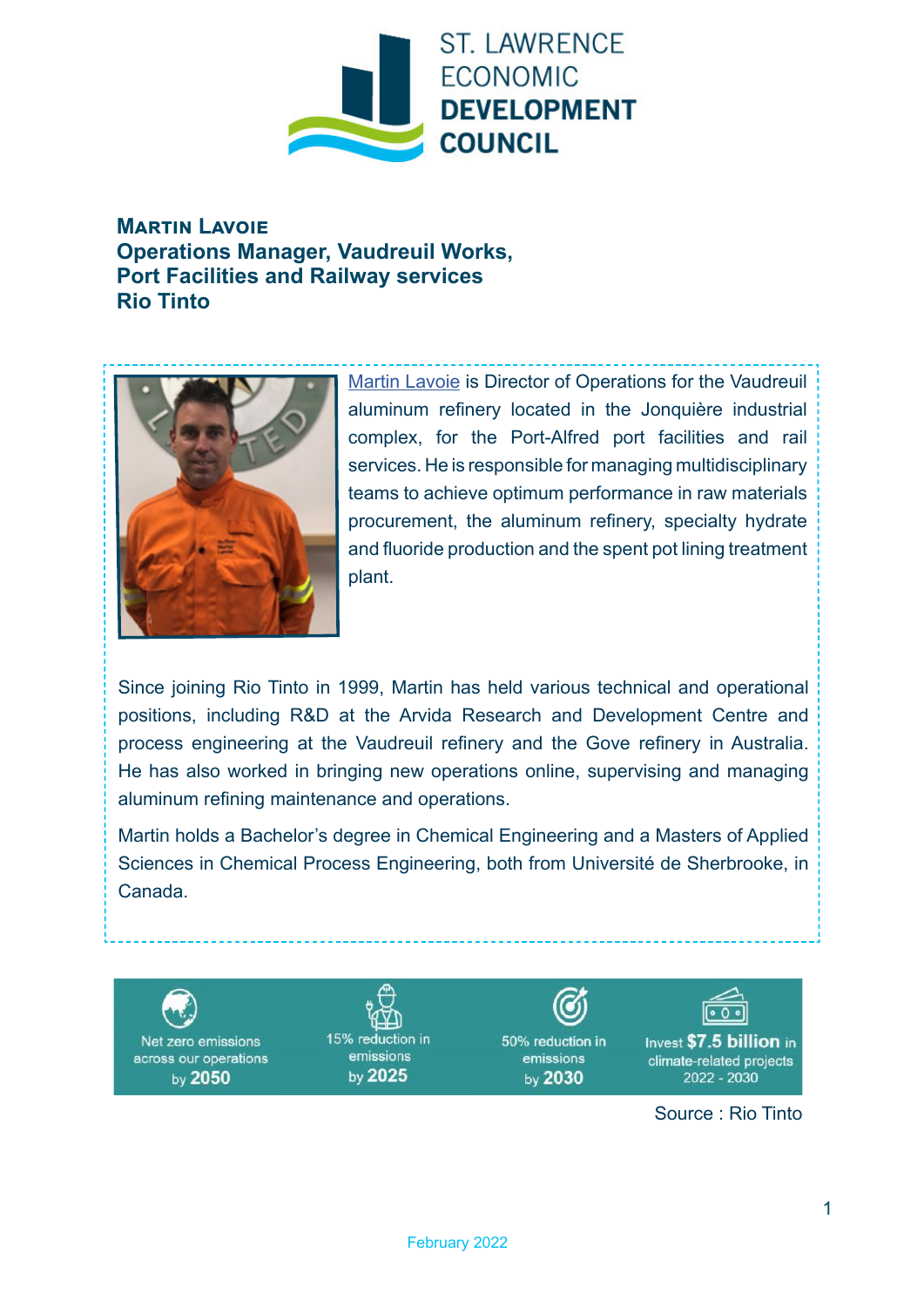

**Question 1: Since the 1990s, Rio Tinto has put a lot of time and effort into reducing its environmental footprint.** 

**In fact, it has decreased its greenhouse gas emissions by 50% over the past 30 years. As it targets another 50% drop by 2030, what motivates an organization like yours to attach so much importance to this environmental issue?**

**Answer 1 :** As we move globally toward zero emissions, the advantage of green aluminum over aluminum from fossil fuels will grow. The same will be true for our hydro-powered smelters.

The low-carbon transition is central to Rio Tinto's new business strategy. We are part of the solution where climate change is concerned. Thanks to our use of hydropower, Québec aluminum is already one of the cleanest and most responsibly produced in the world, generating seven to eight times fewer CO2 emissions than elsewhere on the planet.

Nevertheless, our teams are working relentlessly to continue to improve and Rio Tinto has set extremely ambitious goals for itself, namely: reducing its GHG emissions by 50% by 2030, to be net-zero in 2050, and decreasing its emissions by Another aspect we are working on non-

15% between 2018 and 2025.

In addition to reducing aluminum's carbon footprint, we are working on other fundamental points to make our aluminum truly ecological, responsibly-produced, traceable and part of the circular economy.

**Question 2 : Which projects to you intend to promote to achieve this ambitious goal? How can these projects benefit the maritime transport sector?**

**Answer 2 :** These significant improvements will require substantial effort, targeted investments, our teams' expertise, new technologies and collaboration with the Saguenay – Lac-St-Jean region and local businesses. They will affect the entire aluminum supply chain and will be based, among other things, on developing ELYSIS' inert anode electrolysis technology to eliminate 100% of the GHG emissions linked to the electrolysis process.

We are also working to optimize our processes and improve our current technologies, for example, by reducing the effects of anodes in our electrolysis process.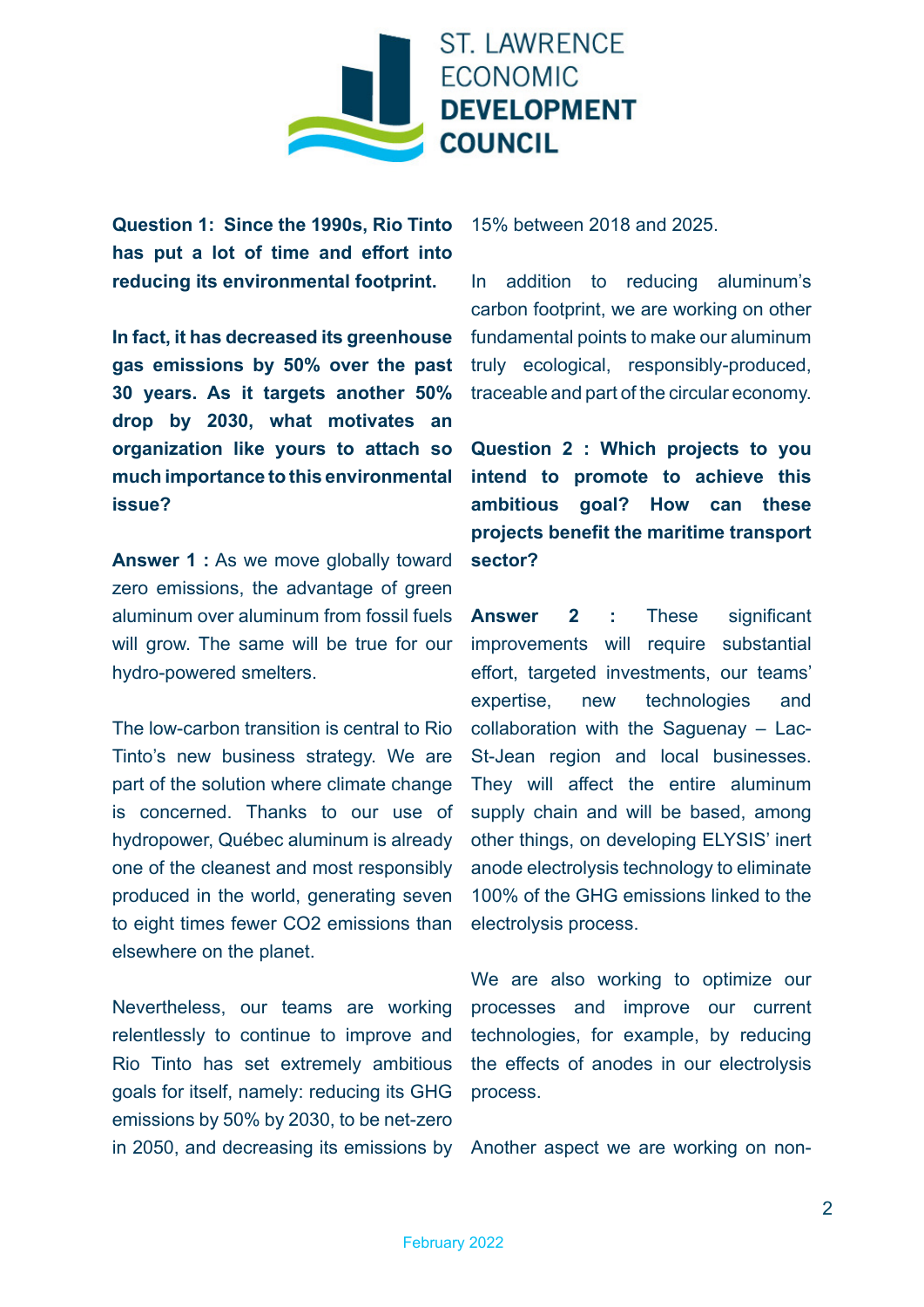

stop is aluminum by-product recycling and recovery and we are a genuine world leader in this field. Our efforts have led to the creation of dozens of new products, including anhydrite, a soil amendment used in agriculture.

Working with blueberry producers from the Coopérative d'Albanel, we are currently trying to determine whether anhydrite helps makes blueberry plants stronger and more fruitful. In Laterrière, we are building a re-smelting system to recycle aluminum cuttings inside our facilities. Construction is going well and should be completed in the coming weeks.

Rio Tinto's port facilities, which were 95 years old in 2021, play a fundamental role in maintaining aluminum production in Saguenay – Lac-St-Jean.

As a leading shipper, we recognize that we have a significant role to play in decarbonizing our maritime activities and those of the industry as a whole.

Since 2010, our port facilities have been certified under Green Marine's environmental certification program for the North American marine industry.

Rio Tinto has signed Global Maritime Forum's Call to Action targeting the maritime industry's decarbonization and we are collaborating on The Next Wave, a study on green corridors, according to which ammonia is one of the most promising alternative marine fuels for reducing greenhouse gas emissions by the maritime industry.

To achieve zero-net emissions by 2050, the new ships we build must be carbon neutral by 2030.

**Question 3: Thanks to the new ELYSIS process, you will now be able to produce aluminum while slashing your GHG emissions compared to more traditional processes.** 

**Based on the tests conducted, can you tell us what impact this technological breakthrough could have on your production overall?**

**Answer 3 :** Our industry's decarbonization and transition to new sources of energy will require the use of new technologies.

The ELYSIS technological breakthrough will help us solve the aluminum paradox: aluminum is essential in a low-carbonemissions world but is one of the materials that generates the most emissions and whose production requires significant amounts of energy.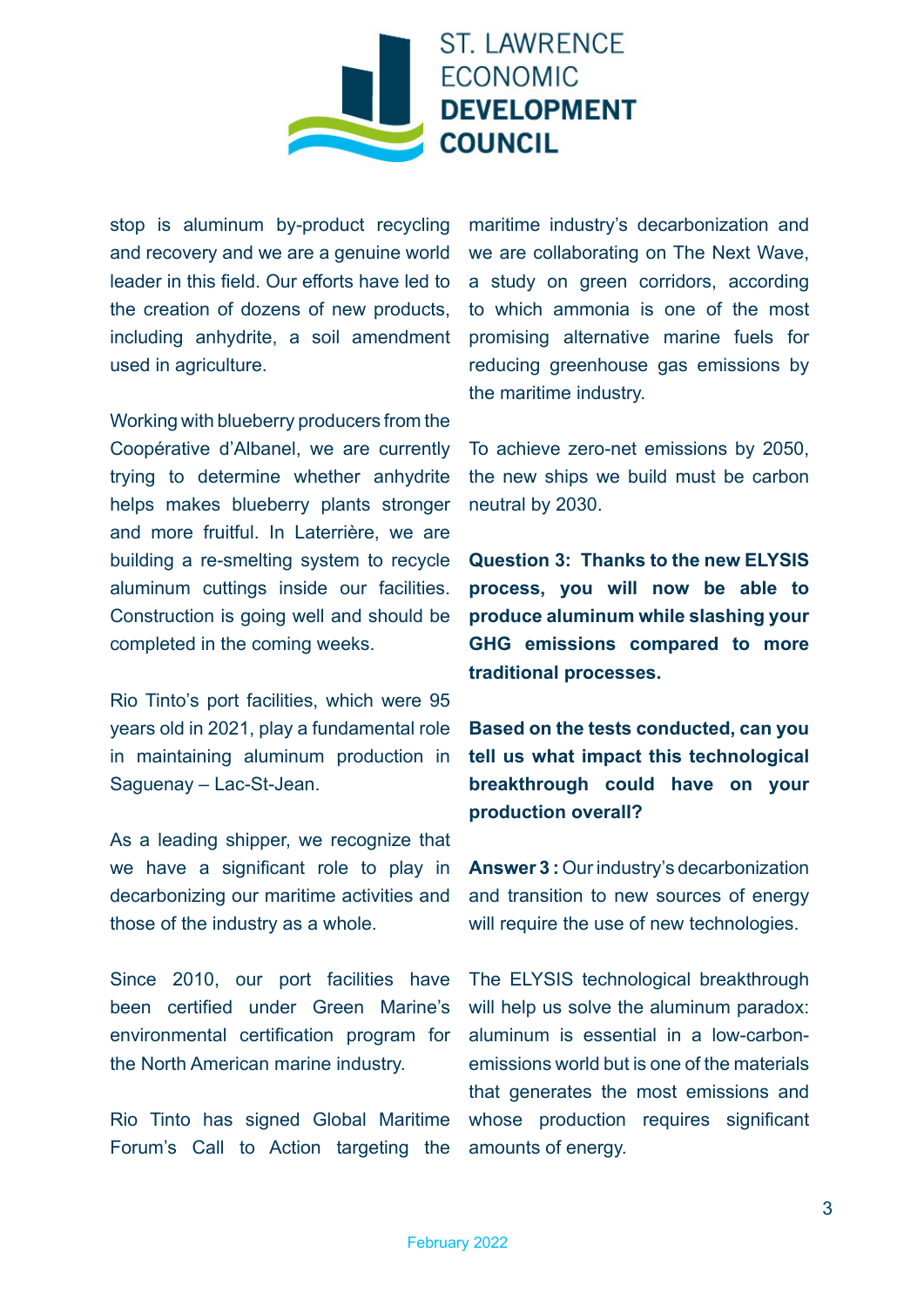

In Canada, all of our aluminum smelters run on clean hydropower, allowing us to produce aluminum with one of the lowest carbon footprints in the world.

By combining this hydropower-generated energy with ELYSIS technology, we can eliminate 100% of the GHG emissions linked to the electrolysis process and millions of tonnes of GHGs from the Earth's atmosphere as well as transforming aluminum into an even more sustainable material.

On the Canadian scale alone, ELYSIS a technology can reduce GHG emissions by 7 million tonnes - the equivalent of taking 1.8 million cars off our roads.

Rio Tinto is proud to collaborate with Alcoa, Apple and the Québec and Canadian governments on the next development phase and on implementing revolutionary ELYSIS technology.

It's very exciting to see the ELYSIS team moving ahead with this ground-breaking initiative. Although it is still an advanced, very complex R&D project, I have great confidence in the ELYSIS team and in our employees supporting the project with our partner Alcoa.

**Question 4 : With your many Québec-**

**based facilities, you are a major shipper using maritime transport on a daily basis.** 

**In this context, how do you see the maritime industry of the future in terms of being able to meet your needs and address your concerns?**

**Answer 4 :** Every year, about 125 ships are unloaded at our Port-Alfred port facilities. This corresponds to more than 5 million tonnes of raw materials (bauxite, alumina, caustic soda, green coke, etc.), which are then shipped via our rail services to other Rio Tinto facilities in the region.

In February 2021, we invested \$105 million CAD to modernize our port facilities (improve raw materials reception and unloading operations' security and efficiency). This work, slated to end in late 2022, will allow us to adapt our infrastructures to the size of today's ships and to build a new platform at the end of one of our docks to make mooring easier.

The maritime industry of the future would generate zero emissions and zero waste and have zero adverse impact on communities. Smart corridors come to mind, along with management of watercourse-level data on aquatic plant